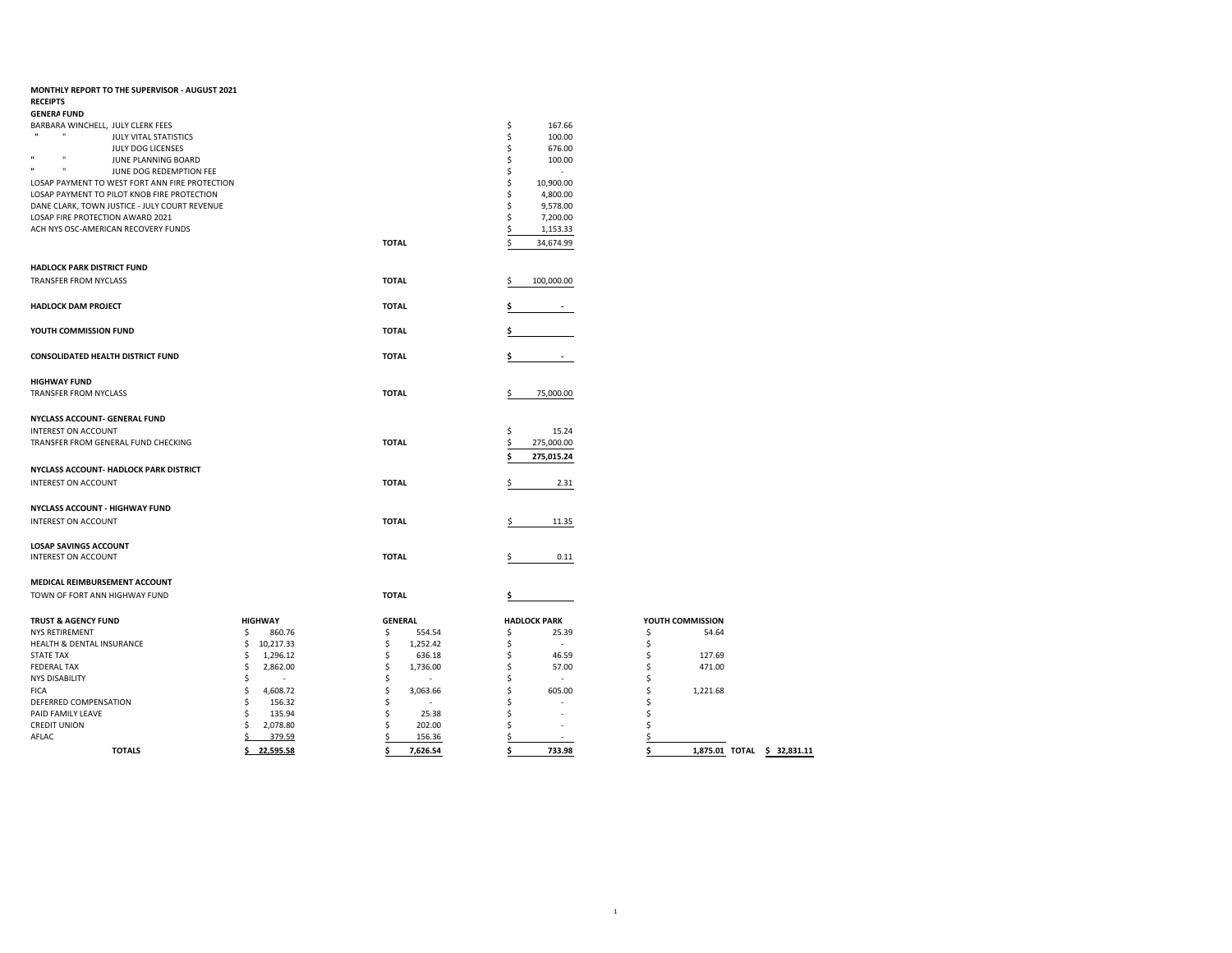#### **DISBURSEMENTS** .

|              |                                                                                              |                                                                                                                                                                                 | <b>HIGHWAY FUND-OV (DB)</b>                                                                                                                                                                                                                                                                                                |                                                                                                                                                                                                                                                                                                 |                                                                       |
|--------------|----------------------------------------------------------------------------------------------|---------------------------------------------------------------------------------------------------------------------------------------------------------------------------------|----------------------------------------------------------------------------------------------------------------------------------------------------------------------------------------------------------------------------------------------------------------------------------------------------------------------------|-------------------------------------------------------------------------------------------------------------------------------------------------------------------------------------------------------------------------------------------------------------------------------------------------|-----------------------------------------------------------------------|
|              | \$                                                                                           | 4,208.00                                                                                                                                                                        | ABSTRACT                                                                                                                                                                                                                                                                                                                   | \$                                                                                                                                                                                                                                                                                              | 6,613.04                                                              |
|              | \$                                                                                           | 20,300.94                                                                                                                                                                       | HEALTH INSURANCE                                                                                                                                                                                                                                                                                                           | \$                                                                                                                                                                                                                                                                                              | 9,841.33                                                              |
|              | \$                                                                                           | 1,531.83                                                                                                                                                                        | PAYROLL                                                                                                                                                                                                                                                                                                                    | Ś                                                                                                                                                                                                                                                                                               | 30,877.35                                                             |
|              | \$                                                                                           |                                                                                                                                                                                 | TOWN SHARE FICA                                                                                                                                                                                                                                                                                                            | \$                                                                                                                                                                                                                                                                                              | 2,304.36                                                              |
|              | \$                                                                                           | 393.83                                                                                                                                                                          |                                                                                                                                                                                                                                                                                                                            | \$                                                                                                                                                                                                                                                                                              | 49,636.08                                                             |
|              | \$                                                                                           | 318.81                                                                                                                                                                          |                                                                                                                                                                                                                                                                                                                            |                                                                                                                                                                                                                                                                                                 |                                                                       |
|              |                                                                                              | ٠                                                                                                                                                                               |                                                                                                                                                                                                                                                                                                                            |                                                                                                                                                                                                                                                                                                 |                                                                       |
|              |                                                                                              |                                                                                                                                                                                 |                                                                                                                                                                                                                                                                                                                            |                                                                                                                                                                                                                                                                                                 | 19,715.63                                                             |
|              |                                                                                              |                                                                                                                                                                                 |                                                                                                                                                                                                                                                                                                                            |                                                                                                                                                                                                                                                                                                 |                                                                       |
|              |                                                                                              |                                                                                                                                                                                 |                                                                                                                                                                                                                                                                                                                            |                                                                                                                                                                                                                                                                                                 | 19,715.63                                                             |
|              |                                                                                              |                                                                                                                                                                                 |                                                                                                                                                                                                                                                                                                                            |                                                                                                                                                                                                                                                                                                 |                                                                       |
|              |                                                                                              |                                                                                                                                                                                 |                                                                                                                                                                                                                                                                                                                            |                                                                                                                                                                                                                                                                                                 | 69,351.71                                                             |
|              |                                                                                              |                                                                                                                                                                                 |                                                                                                                                                                                                                                                                                                                            |                                                                                                                                                                                                                                                                                                 |                                                                       |
|              |                                                                                              |                                                                                                                                                                                 |                                                                                                                                                                                                                                                                                                                            |                                                                                                                                                                                                                                                                                                 |                                                                       |
|              |                                                                                              |                                                                                                                                                                                 |                                                                                                                                                                                                                                                                                                                            |                                                                                                                                                                                                                                                                                                 | 474.84                                                                |
|              |                                                                                              |                                                                                                                                                                                 |                                                                                                                                                                                                                                                                                                                            |                                                                                                                                                                                                                                                                                                 | 5,126.00                                                              |
|              |                                                                                              |                                                                                                                                                                                 |                                                                                                                                                                                                                                                                                                                            |                                                                                                                                                                                                                                                                                                 |                                                                       |
|              |                                                                                              |                                                                                                                                                                                 |                                                                                                                                                                                                                                                                                                                            |                                                                                                                                                                                                                                                                                                 | 2,280.80                                                              |
|              |                                                                                              |                                                                                                                                                                                 |                                                                                                                                                                                                                                                                                                                            |                                                                                                                                                                                                                                                                                                 | 1,458.81                                                              |
|              |                                                                                              |                                                                                                                                                                                 |                                                                                                                                                                                                                                                                                                                            |                                                                                                                                                                                                                                                                                                 | 11,469.75                                                             |
|              |                                                                                              |                                                                                                                                                                                 |                                                                                                                                                                                                                                                                                                                            |                                                                                                                                                                                                                                                                                                 | 156.32                                                                |
|              |                                                                                              |                                                                                                                                                                                 |                                                                                                                                                                                                                                                                                                                            |                                                                                                                                                                                                                                                                                                 | 9,499.06                                                              |
|              |                                                                                              |                                                                                                                                                                                 |                                                                                                                                                                                                                                                                                                                            |                                                                                                                                                                                                                                                                                                 | 32,572.16                                                             |
|              |                                                                                              | 150.00                                                                                                                                                                          |                                                                                                                                                                                                                                                                                                                            |                                                                                                                                                                                                                                                                                                 |                                                                       |
|              | \$                                                                                           | 541.65                                                                                                                                                                          |                                                                                                                                                                                                                                                                                                                            |                                                                                                                                                                                                                                                                                                 |                                                                       |
|              | \$                                                                                           | 60.00                                                                                                                                                                           |                                                                                                                                                                                                                                                                                                                            |                                                                                                                                                                                                                                                                                                 |                                                                       |
|              | \$                                                                                           | 504.40                                                                                                                                                                          |                                                                                                                                                                                                                                                                                                                            |                                                                                                                                                                                                                                                                                                 |                                                                       |
|              | \$                                                                                           |                                                                                                                                                                                 |                                                                                                                                                                                                                                                                                                                            |                                                                                                                                                                                                                                                                                                 |                                                                       |
|              |                                                                                              |                                                                                                                                                                                 |                                                                                                                                                                                                                                                                                                                            |                                                                                                                                                                                                                                                                                                 |                                                                       |
|              |                                                                                              |                                                                                                                                                                                 |                                                                                                                                                                                                                                                                                                                            |                                                                                                                                                                                                                                                                                                 |                                                                       |
|              |                                                                                              |                                                                                                                                                                                 |                                                                                                                                                                                                                                                                                                                            |                                                                                                                                                                                                                                                                                                 |                                                                       |
|              |                                                                                              |                                                                                                                                                                                 |                                                                                                                                                                                                                                                                                                                            |                                                                                                                                                                                                                                                                                                 |                                                                       |
|              |                                                                                              |                                                                                                                                                                                 |                                                                                                                                                                                                                                                                                                                            |                                                                                                                                                                                                                                                                                                 |                                                                       |
|              |                                                                                              |                                                                                                                                                                                 |                                                                                                                                                                                                                                                                                                                            |                                                                                                                                                                                                                                                                                                 |                                                                       |
|              |                                                                                              |                                                                                                                                                                                 |                                                                                                                                                                                                                                                                                                                            |                                                                                                                                                                                                                                                                                                 |                                                                       |
|              |                                                                                              |                                                                                                                                                                                 |                                                                                                                                                                                                                                                                                                                            |                                                                                                                                                                                                                                                                                                 |                                                                       |
|              |                                                                                              |                                                                                                                                                                                 |                                                                                                                                                                                                                                                                                                                            |                                                                                                                                                                                                                                                                                                 |                                                                       |
|              |                                                                                              |                                                                                                                                                                                 |                                                                                                                                                                                                                                                                                                                            |                                                                                                                                                                                                                                                                                                 |                                                                       |
|              |                                                                                              |                                                                                                                                                                                 |                                                                                                                                                                                                                                                                                                                            |                                                                                                                                                                                                                                                                                                 |                                                                       |
|              |                                                                                              |                                                                                                                                                                                 |                                                                                                                                                                                                                                                                                                                            |                                                                                                                                                                                                                                                                                                 |                                                                       |
|              |                                                                                              |                                                                                                                                                                                 |                                                                                                                                                                                                                                                                                                                            |                                                                                                                                                                                                                                                                                                 |                                                                       |
|              |                                                                                              |                                                                                                                                                                                 |                                                                                                                                                                                                                                                                                                                            |                                                                                                                                                                                                                                                                                                 |                                                                       |
| <b>TOTAL</b> | Ś                                                                                            | 8,595.93                                                                                                                                                                        |                                                                                                                                                                                                                                                                                                                            |                                                                                                                                                                                                                                                                                                 |                                                                       |
|              |                                                                                              |                                                                                                                                                                                 |                                                                                                                                                                                                                                                                                                                            |                                                                                                                                                                                                                                                                                                 |                                                                       |
| <b>TOTAL</b> | \$                                                                                           | $\sim 10^{11}$ km s $^{-1}$                                                                                                                                                     |                                                                                                                                                                                                                                                                                                                            |                                                                                                                                                                                                                                                                                                 |                                                                       |
|              |                                                                                              |                                                                                                                                                                                 |                                                                                                                                                                                                                                                                                                                            |                                                                                                                                                                                                                                                                                                 |                                                                       |
| <b>TOTAL</b> | \$.                                                                                          | <b>Contract</b>                                                                                                                                                                 |                                                                                                                                                                                                                                                                                                                            |                                                                                                                                                                                                                                                                                                 |                                                                       |
|              |                                                                                              |                                                                                                                                                                                 |                                                                                                                                                                                                                                                                                                                            |                                                                                                                                                                                                                                                                                                 |                                                                       |
|              |                                                                                              |                                                                                                                                                                                 |                                                                                                                                                                                                                                                                                                                            |                                                                                                                                                                                                                                                                                                 |                                                                       |
|              |                                                                                              |                                                                                                                                                                                 |                                                                                                                                                                                                                                                                                                                            |                                                                                                                                                                                                                                                                                                 |                                                                       |
|              |                                                                                              |                                                                                                                                                                                 |                                                                                                                                                                                                                                                                                                                            |                                                                                                                                                                                                                                                                                                 |                                                                       |
|              |                                                                                              |                                                                                                                                                                                 |                                                                                                                                                                                                                                                                                                                            |                                                                                                                                                                                                                                                                                                 |                                                                       |
|              |                                                                                              |                                                                                                                                                                                 |                                                                                                                                                                                                                                                                                                                            |                                                                                                                                                                                                                                                                                                 |                                                                       |
|              |                                                                                              |                                                                                                                                                                                 |                                                                                                                                                                                                                                                                                                                            |                                                                                                                                                                                                                                                                                                 |                                                                       |
|              |                                                                                              |                                                                                                                                                                                 |                                                                                                                                                                                                                                                                                                                            |                                                                                                                                                                                                                                                                                                 |                                                                       |
|              |                                                                                              |                                                                                                                                                                                 |                                                                                                                                                                                                                                                                                                                            |                                                                                                                                                                                                                                                                                                 |                                                                       |
|              |                                                                                              |                                                                                                                                                                                 |                                                                                                                                                                                                                                                                                                                            |                                                                                                                                                                                                                                                                                                 |                                                                       |
|              |                                                                                              |                                                                                                                                                                                 |                                                                                                                                                                                                                                                                                                                            |                                                                                                                                                                                                                                                                                                 |                                                                       |
|              |                                                                                              |                                                                                                                                                                                 |                                                                                                                                                                                                                                                                                                                            |                                                                                                                                                                                                                                                                                                 |                                                                       |
|              |                                                                                              |                                                                                                                                                                                 |                                                                                                                                                                                                                                                                                                                            |                                                                                                                                                                                                                                                                                                 |                                                                       |
|              |                                                                                              |                                                                                                                                                                                 |                                                                                                                                                                                                                                                                                                                            |                                                                                                                                                                                                                                                                                                 |                                                                       |
|              |                                                                                              |                                                                                                                                                                                 |                                                                                                                                                                                                                                                                                                                            |                                                                                                                                                                                                                                                                                                 |                                                                       |
|              |                                                                                              |                                                                                                                                                                                 |                                                                                                                                                                                                                                                                                                                            |                                                                                                                                                                                                                                                                                                 |                                                                       |
|              | <b>TOTAL</b><br><b>TOTAL</b><br><b>TOTAL</b><br><b>TOTAL</b><br><b>TOTAL</b><br><b>TOTAL</b> | \$<br>\$<br>\$<br>\$<br>\$<br>\$<br>\$<br>\$<br>\$<br>\$<br>\$<br>\$<br>\$<br>\$<br>\$<br>\$<br>\$<br>\$<br>\$<br>\$<br>\$<br>\$<br>\$<br>\$<br>\$<br>\$<br>\$<br>\$<br>s<br>\$ | 5,000.00<br>221.39<br>239.45<br>275,000.00<br>686.70<br>9,005.48<br>824.83<br>4,427.89<br>74.91<br>26,400.00<br>163.50<br>1,132.10<br>1,877.06<br>353,062.77<br>3,954.42<br>302.50<br>431.99<br>60,000.00<br>22,115.63<br>86,804.54<br>7,985.09<br>610.84<br>275,000.00<br>100,000.00<br>75,000.00<br>$\sim 100$<br>840.87 | <b>HIGHWAY FUND-TW (DA)</b><br>ABSTRACT<br><b>BAN PAYMENT</b><br><b>TOTAL</b><br><b>TRUST &amp; AGENCY FUND</b><br>AFLAC<br><b>FEDERAL TAX</b><br>NYS DISABILITY/PAID FAMILY LEAVE<br><b>CREDIT UNION</b><br>RETIREMENT<br>HEALTH INSURANCE<br>NYS DEFERRED COMP<br><b>FICA</b><br><b>TOTAL</b> | Ŝ<br>S<br>\$<br>\$<br>\$<br>\$<br>\$<br>S<br>\$<br>Ŝ<br>ς<br>\$<br>\$ |

| <b>TOTAL</b>                     | \$<br>32.572.16 |
|----------------------------------|-----------------|
| <b>FICA</b>                      | \$<br>9.499.06  |
| NYS DEFERRED COMP                | \$<br>156.32    |
| <b>HEALTH INSURANCE</b>          | \$<br>11,469.75 |
| <b>RETIREMENT</b>                | \$<br>1,458.81  |
| <b>CREDIT UNION</b>              | \$<br>2.280.80  |
| NYS DISABILITY/PAID FAMILY LEAVE | \$              |
| <b>FEDERAL TAX</b>               | \$<br>5,126.00  |
| AFLAC.                           | \$<br>474.84    |
| <b>TRUST &amp; AGENCY FUND</b>   |                 |
| <b>TOTAL</b>                     | \$<br>69,351.71 |
|                                  | \$<br>19,715.63 |
| <b>BAN PAYMENT</b>               | \$              |
| <b>ABSTRACT</b>                  | \$<br>19,715.63 |
| <b>HIGHWAY FUND-TW (DA)</b>      |                 |
|                                  | \$<br>49,636.08 |
| <b>TOWN SHARE FICA</b>           | \$<br>2,304.36  |
| PAYROLL                          | \$<br>30,877.35 |
| <b>HEALTH INSURANCE</b>          | \$<br>9,841.33  |
| <b>ABSTRACT</b>                  | \$<br>6,613.04  |
| <b>HIGHWAY FUND-OV (DB)</b>      |                 |